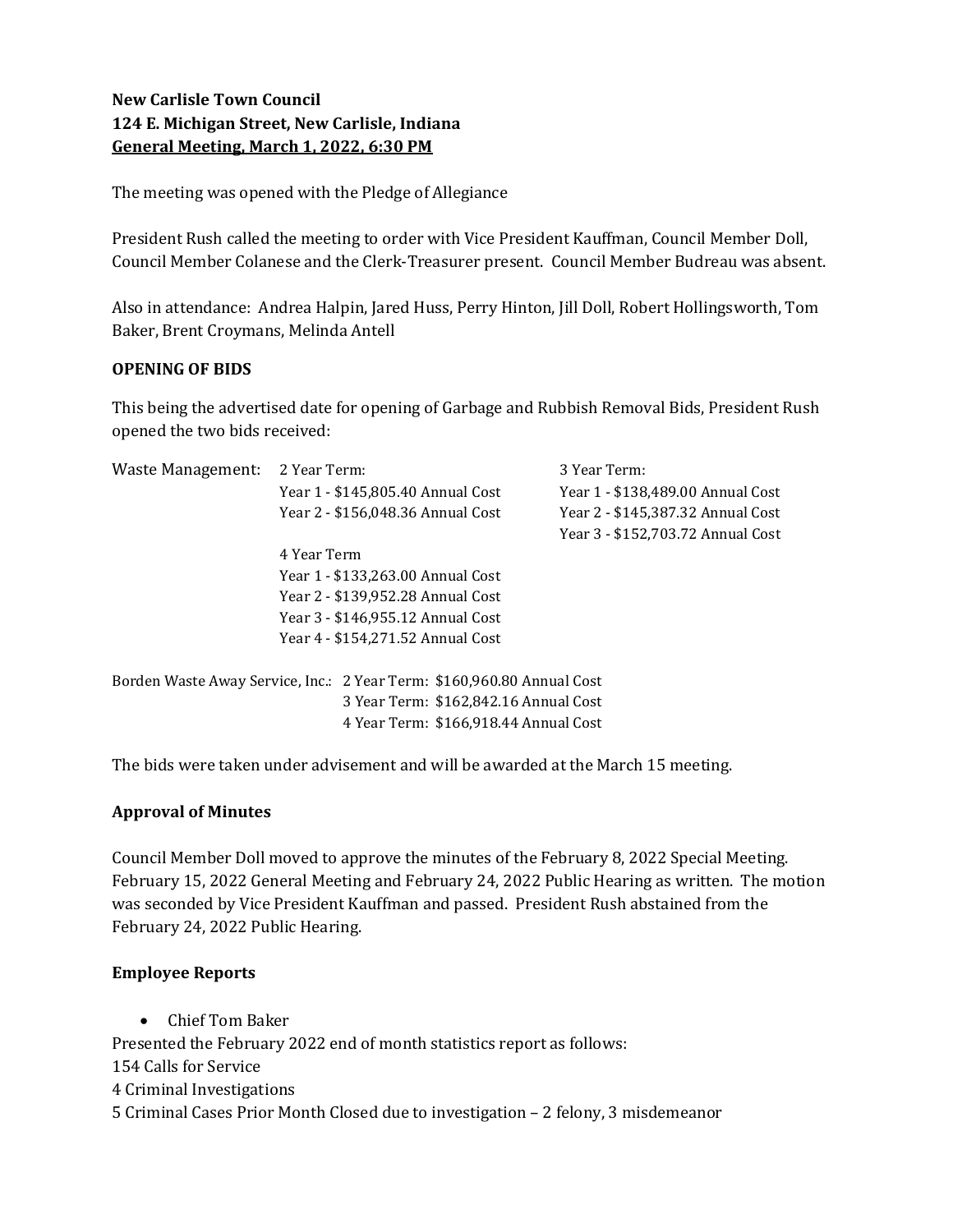# New Carlisle Town Council General Meeting, March 1, 2022, 6:30 PM **Page 2** Page 2

Special Interest Program – 6 Alerts resulting in \$25,343 recovery, 3 arrests including 1 gun, 1 drugs, 1 warrant

Traffic Calming Devices placed in 500 block of E. Michigan Street and 400 block of W. Michigan

Council Member Doll asked if the total number of calls last year was available. Tom responded that the current reporting period is 154 but he doesn't have last year's number tonight. He reported that during the snow storm they had a request from SJC for one of our officers to stay over for an hour to assist with calls and that they assist both St. Joseph County and LA Porte County as well as occasionally assisting ISP.

Town Crew Supervisor Perry Hinton

They have started taking picnic tables and benches apart to stain and reseal them. He has scheduled the Spring Cemetery Clean-Up for March 28 with an alternate date of March 29. This date is three weeks before Easter to give plenty of time for everyone.

Attorney Andrea Halpin

Andrea sent out a policy and ordinance for Council review and she asked if there were any comments or questions on those. Further review is needed for later discussion.

Prepared bid specs for trash removal.

Reported that although originally she had a conflict with the meeting this Thursday but now due to changes in the court schedule, she is fairly certain she can attend.

• Engineer Jared Huss

Reported that he won't be able to attend the March 15 meeting as he will be out of town for Road School.

Was made aware of a funding opportunity that became potentially available through WRDA by Rep. Walorski's office.

Regarding the pervious pavers previously discussed, INDOT said that everything between the curbs is INDOT responsibility and anything outside of that area is not theirs to maintain. So, we can maintain those pavers even though we were told previously we could not. We will save some money on these by not reinstalling the pavers at Meridian during the upcoming project.

Through research on Bray and Meridian we have discovered some right-of-way issues with Front Street and will need to hold a public informational meeting. He and Andrea will work together on this.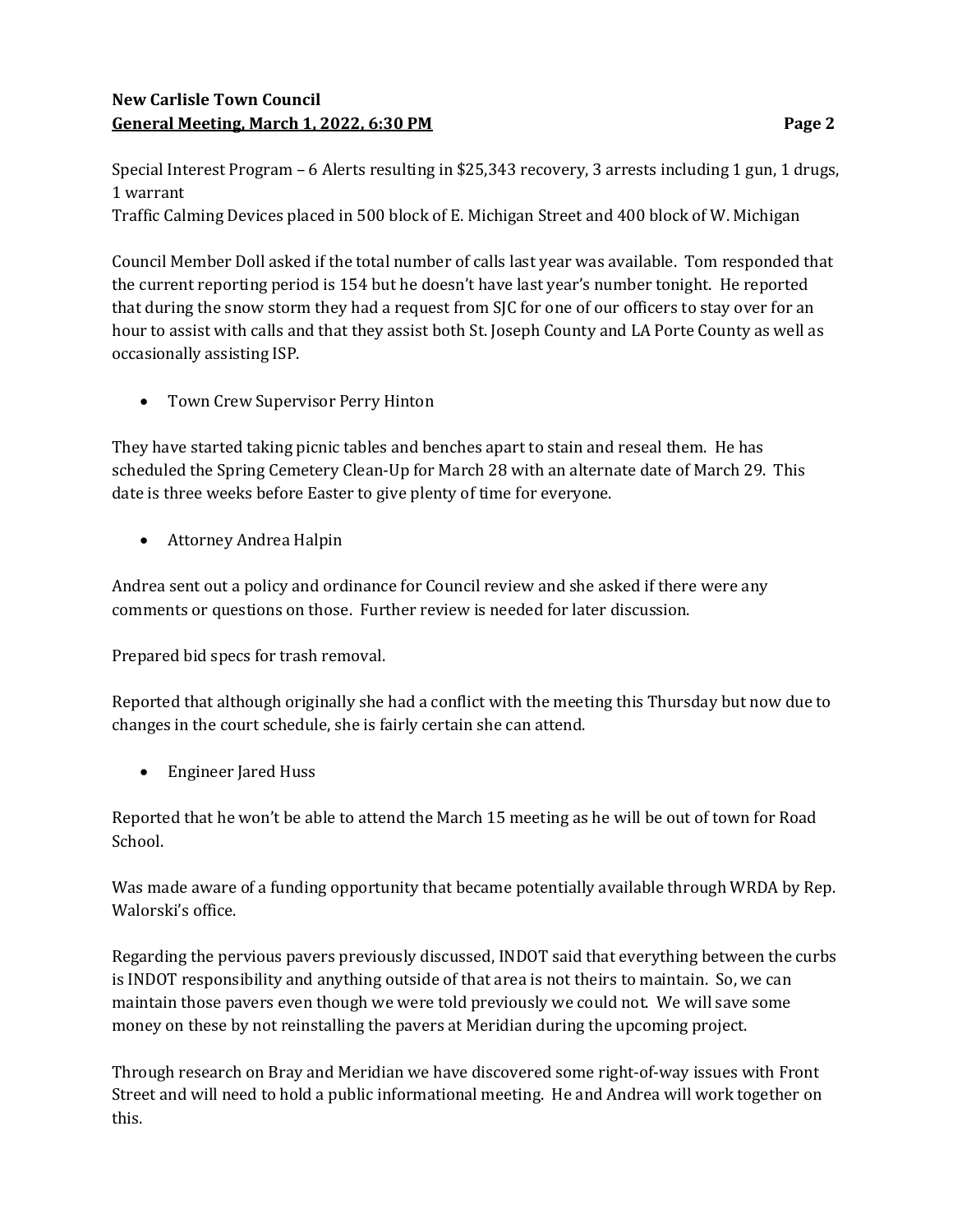## New Carlisle Town Council General Meeting, March 1, 2022, 6:30 PM **Page 3** Page 3

#### New Business

• Fire Pump Discussion

Robert reported issues with the fire pump flow test. It is thirty years old and was recently cleaned up for better flow but it won't keep the pressure and he feels it is time to replace the fire pump and all of the electronics inside the pump. This pump services Tek and Kote and is still working but not as well as we would want. They run the pump every Monday and there is also a diesel backup. Insurance wants to insure it is in top working order.

Following brief discussion, Council Member Doll moved to approve the fire pump quote of \$79,000 as presented plus the cost of electronics required. The motion was seconded by Vice President Kauffman and passed 4-0.

Council Member Colanese asked about the email received by Council Members regarding Wintergreen Road. Vice President Kauffman contacted the sender and feels that she is referencing an outdated map but is looking into it and Jared will review it as well.

## Council Reports

## Vice President Kauffman

She and Council Member Doll recently attended a dinner by the County Commissioners and were recognized along with Bob & Carol Middlebrook and Gary Lawson for painting the viaduct wall. Vice President Kauffman said this is a nice program to recognize all kinds of people throughout the county including citizens, groups and businesses.

Recently spoke with Sera Group and reported that they continue working on the new website. They have a few logistic type questions and will be getting in touch again soon.

The Comp Plan meeting has been rescheduled for Monday, March 7 at 6:30 PM at the Library.

Reported that Chief Baker shared with her that four of our officers attended training in Valpo recently and the Chief received two calls about how well they did and how professional they were.

## Council Member Doll

The Cemetery Board will hold their first meeting this year on the  $15<sup>th</sup>$  to go over the presentation by Wreaths Across America. Council Member Colanese noted that cremations have gone up 60 or 70 percent and asked about the number of spots available.

Council Member Doll complimented the crew on the great job taking care of the roads.